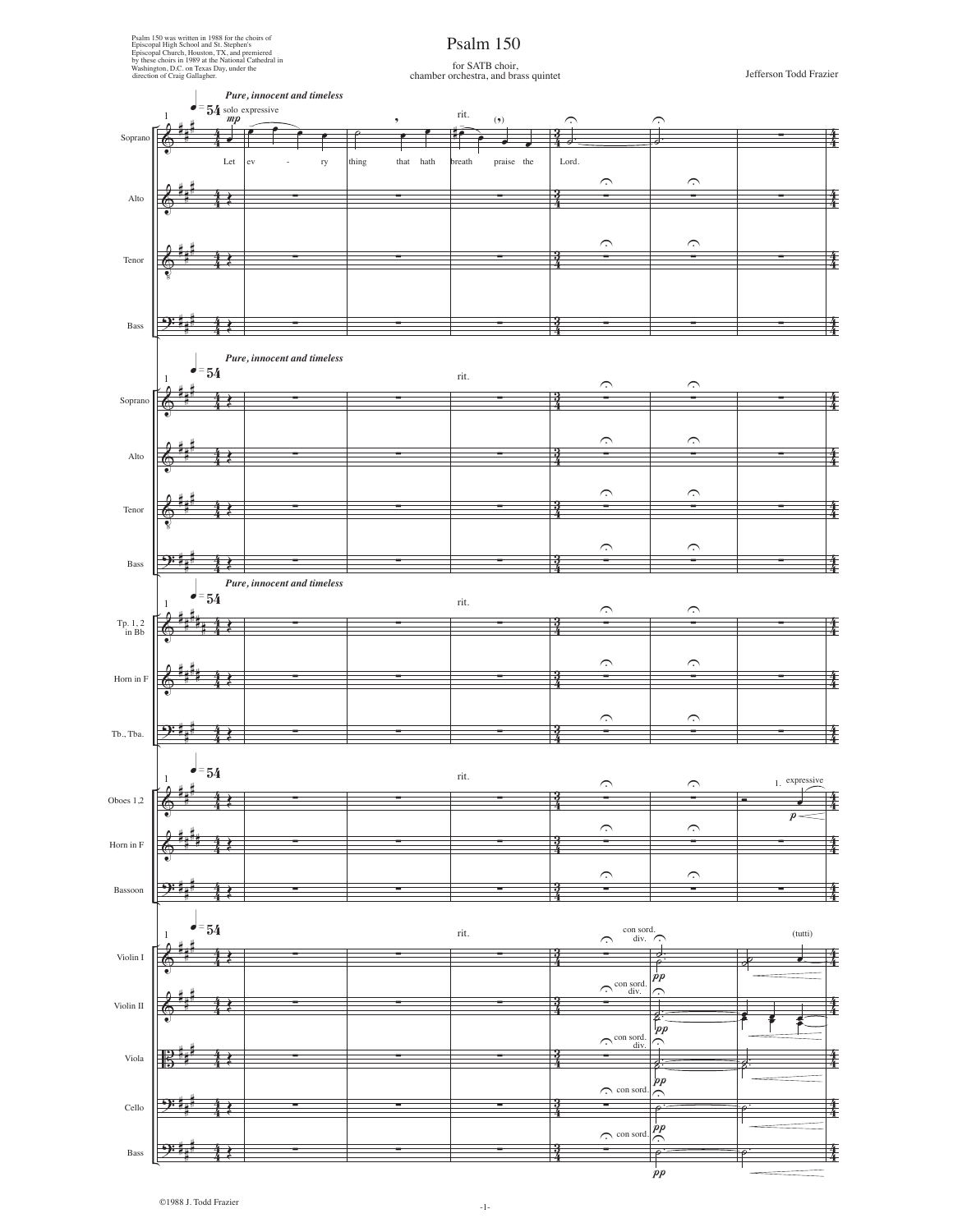

- 2 -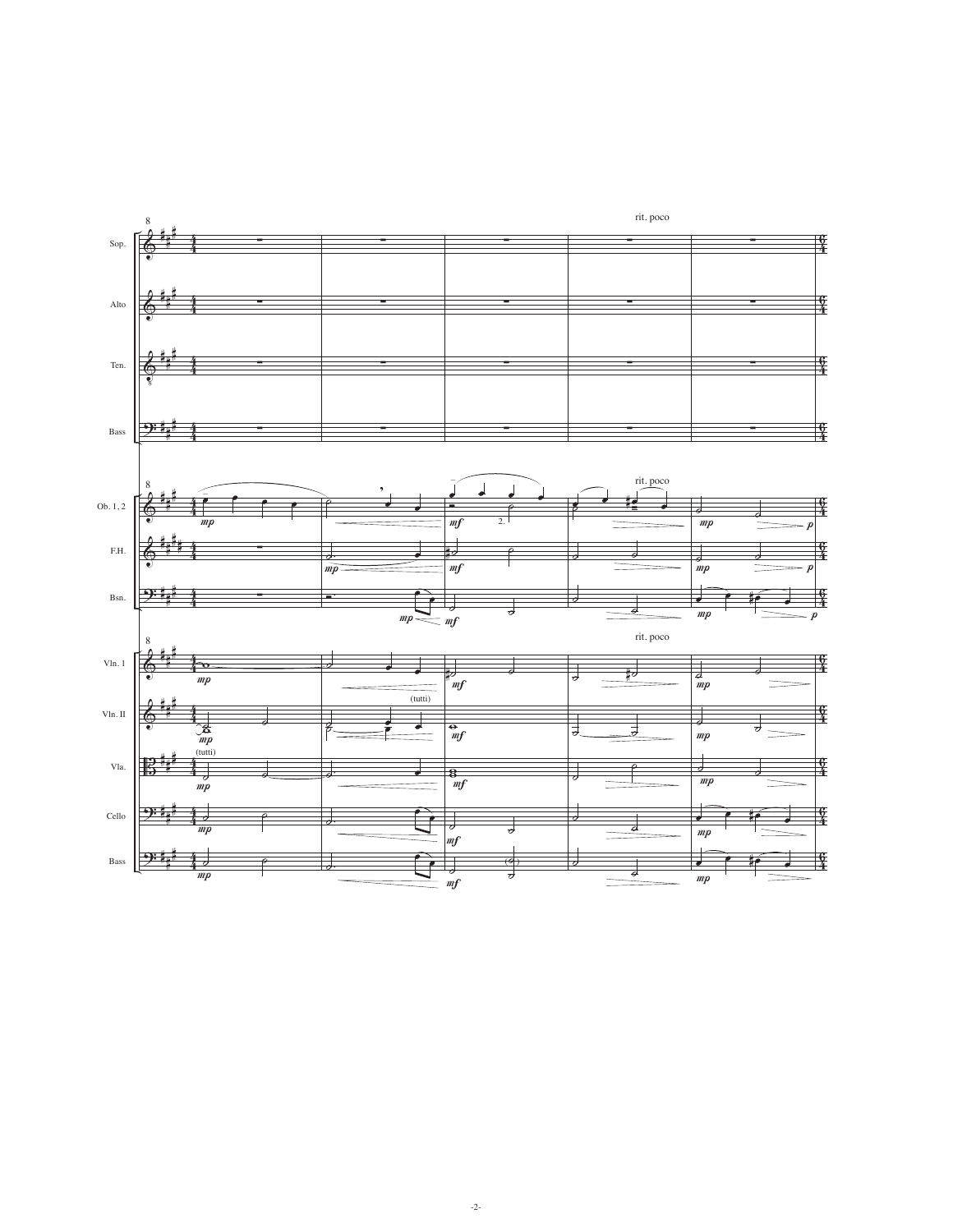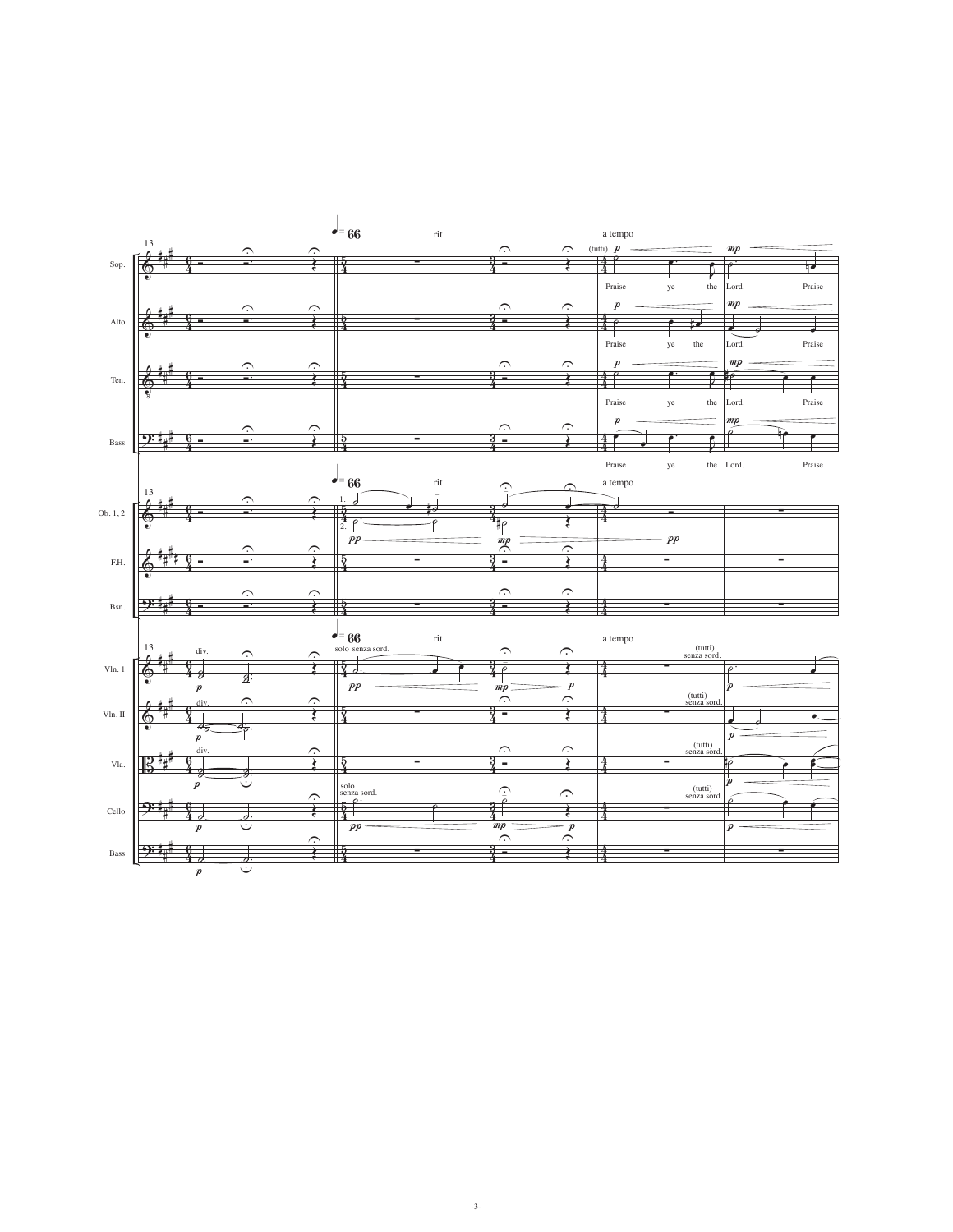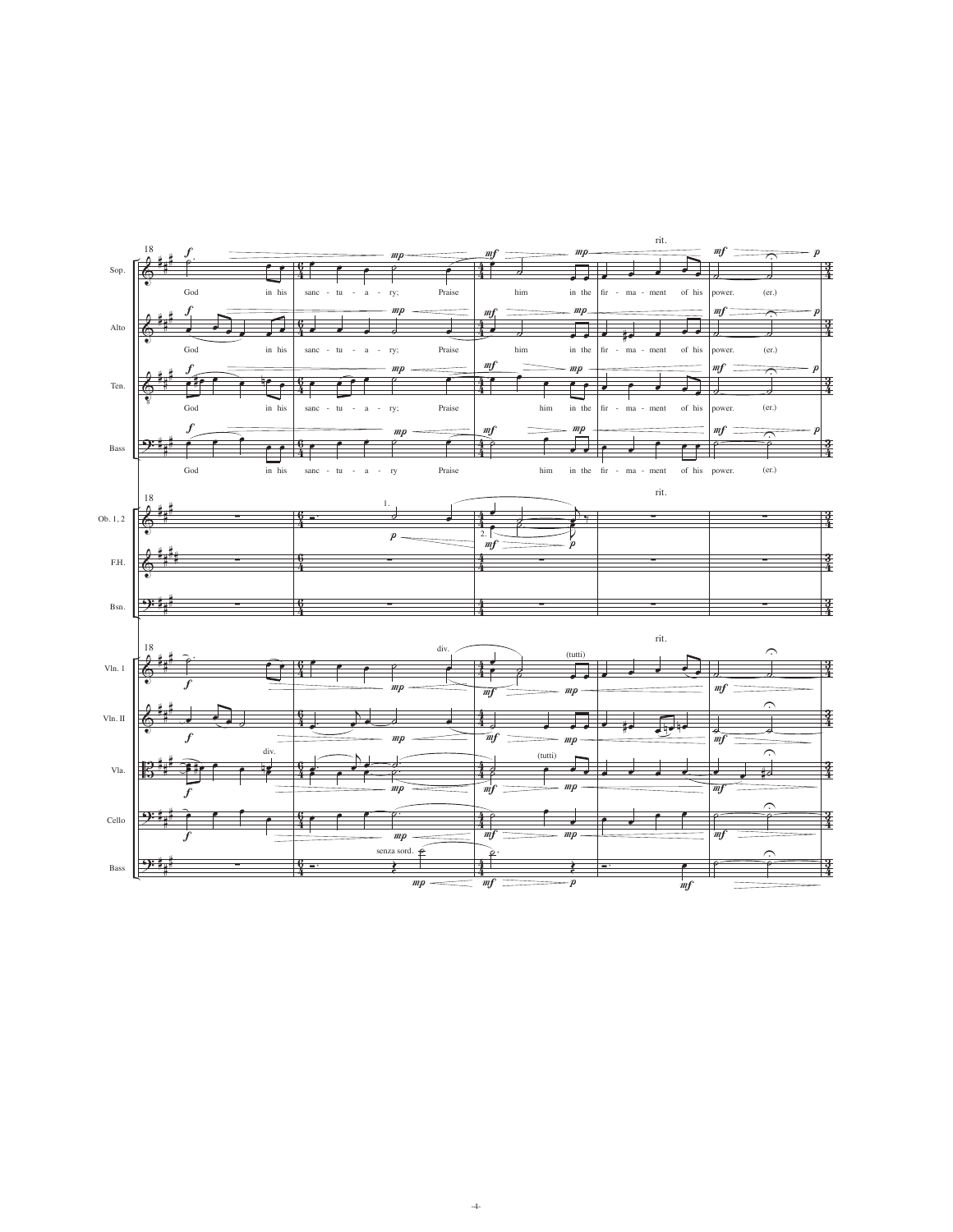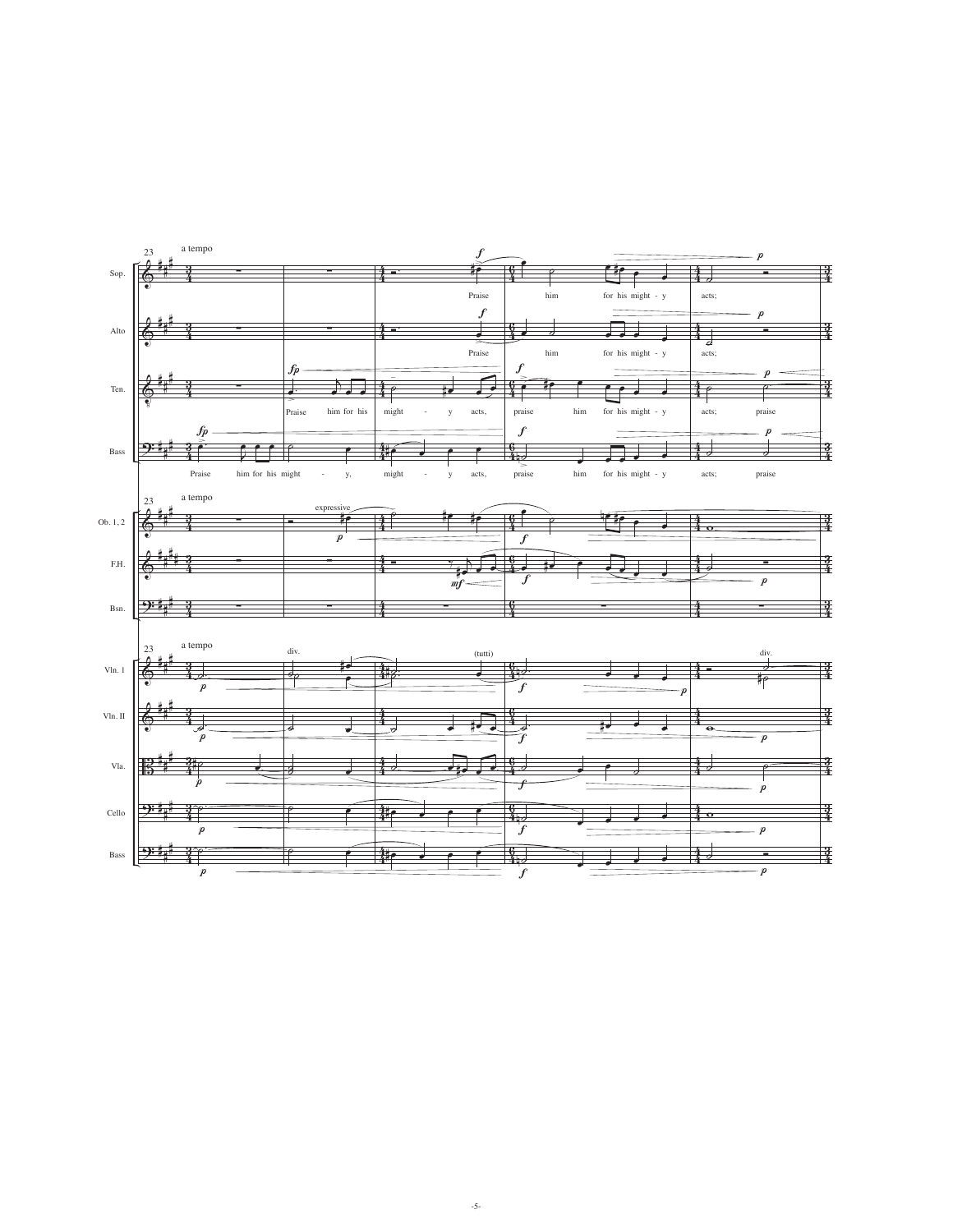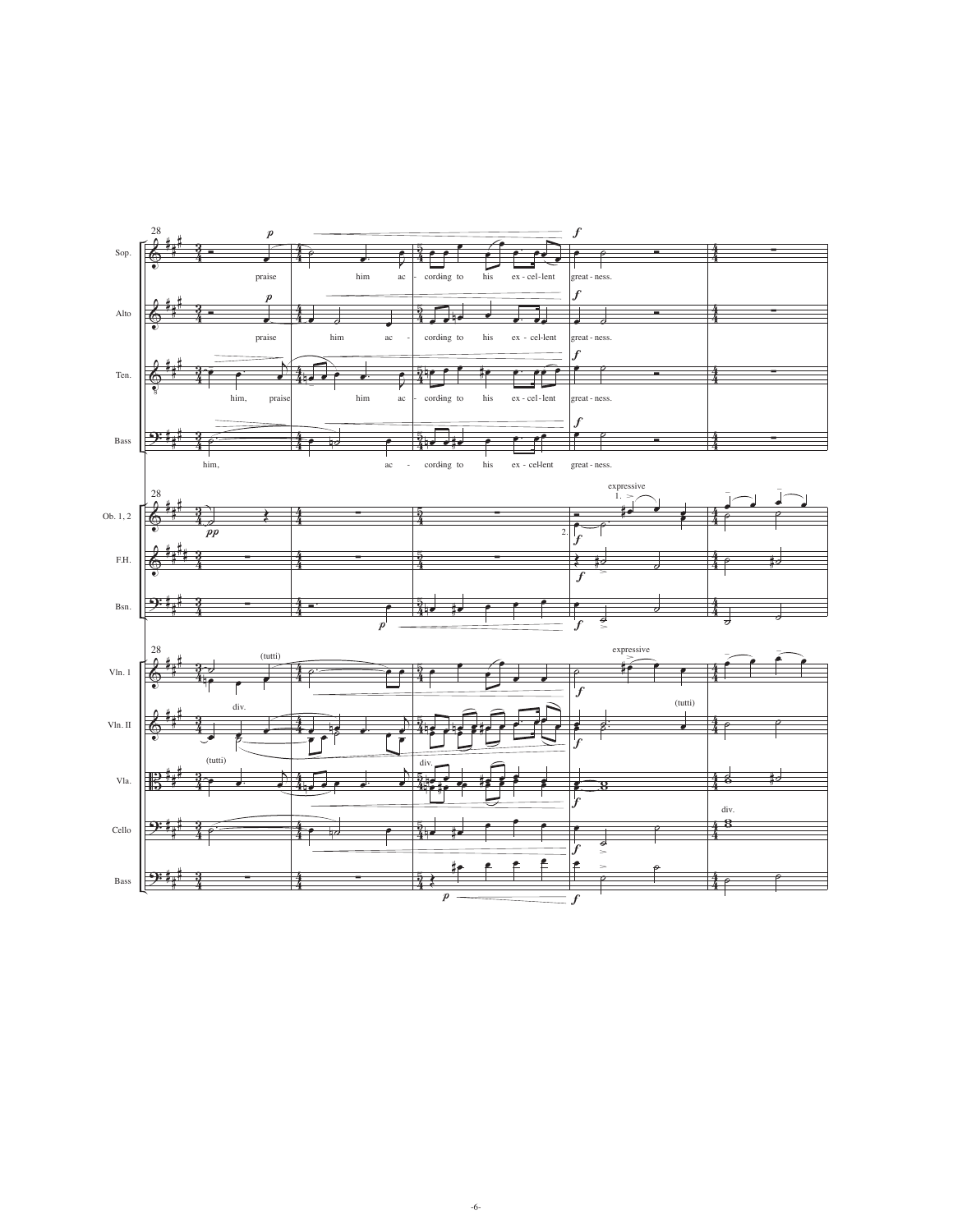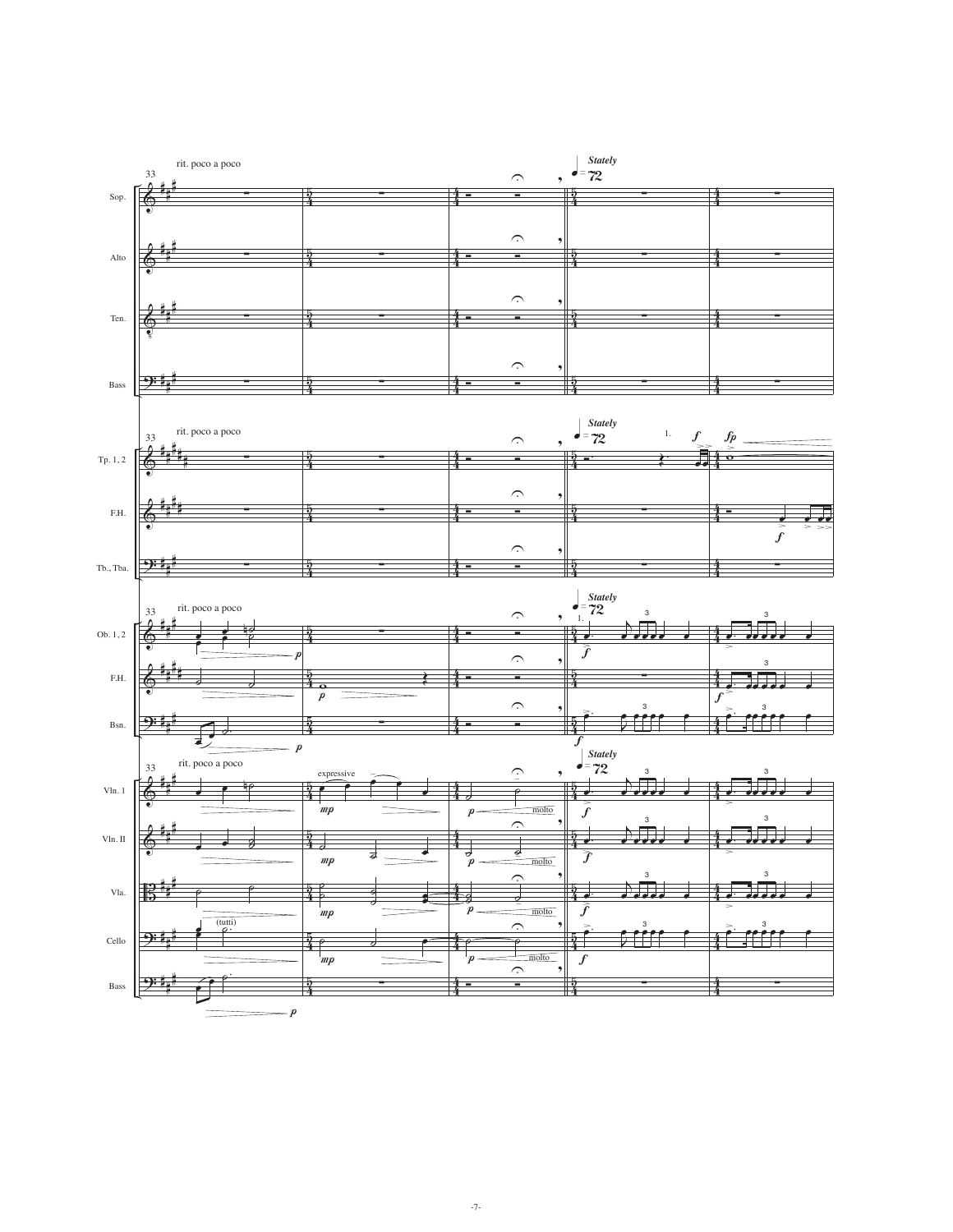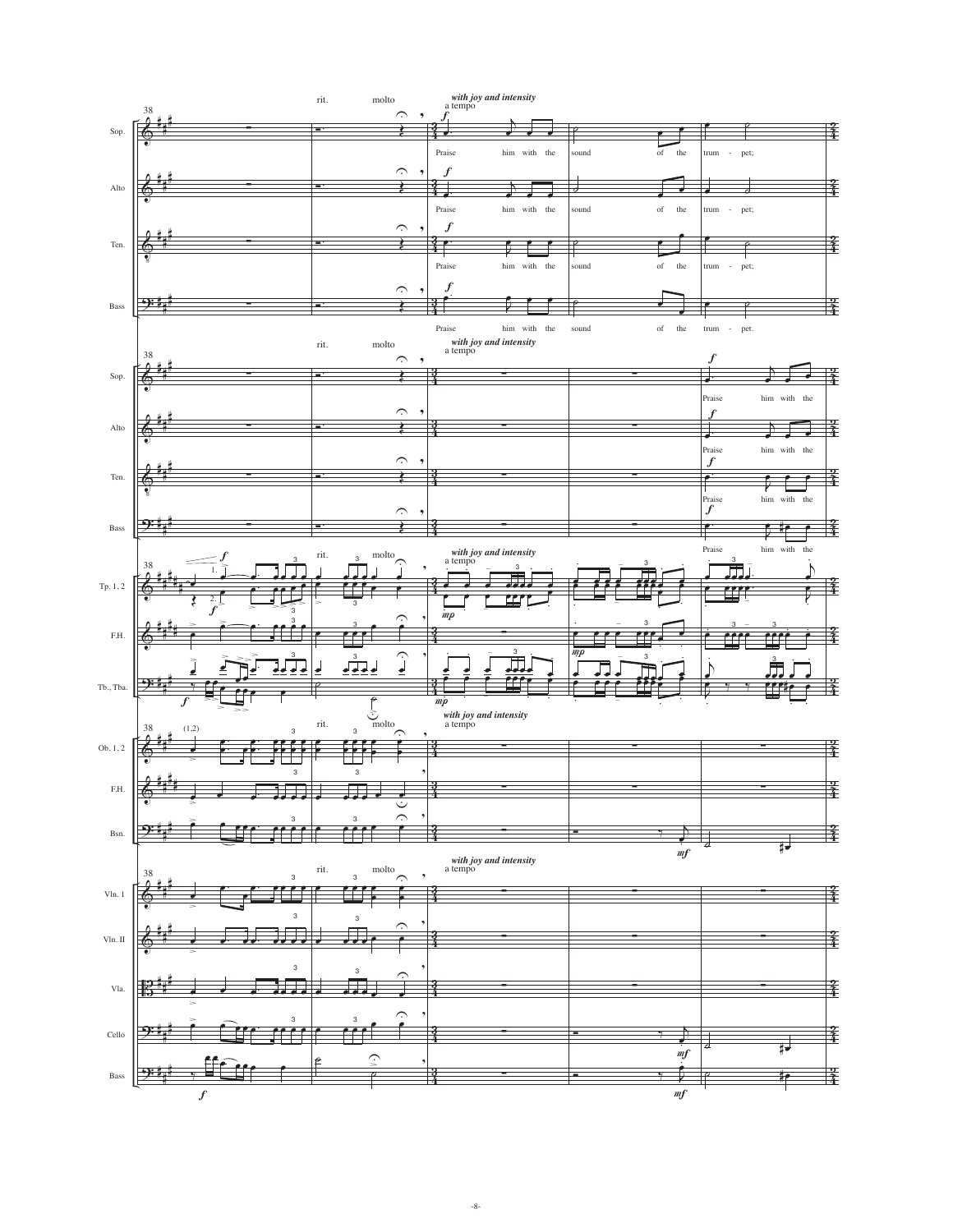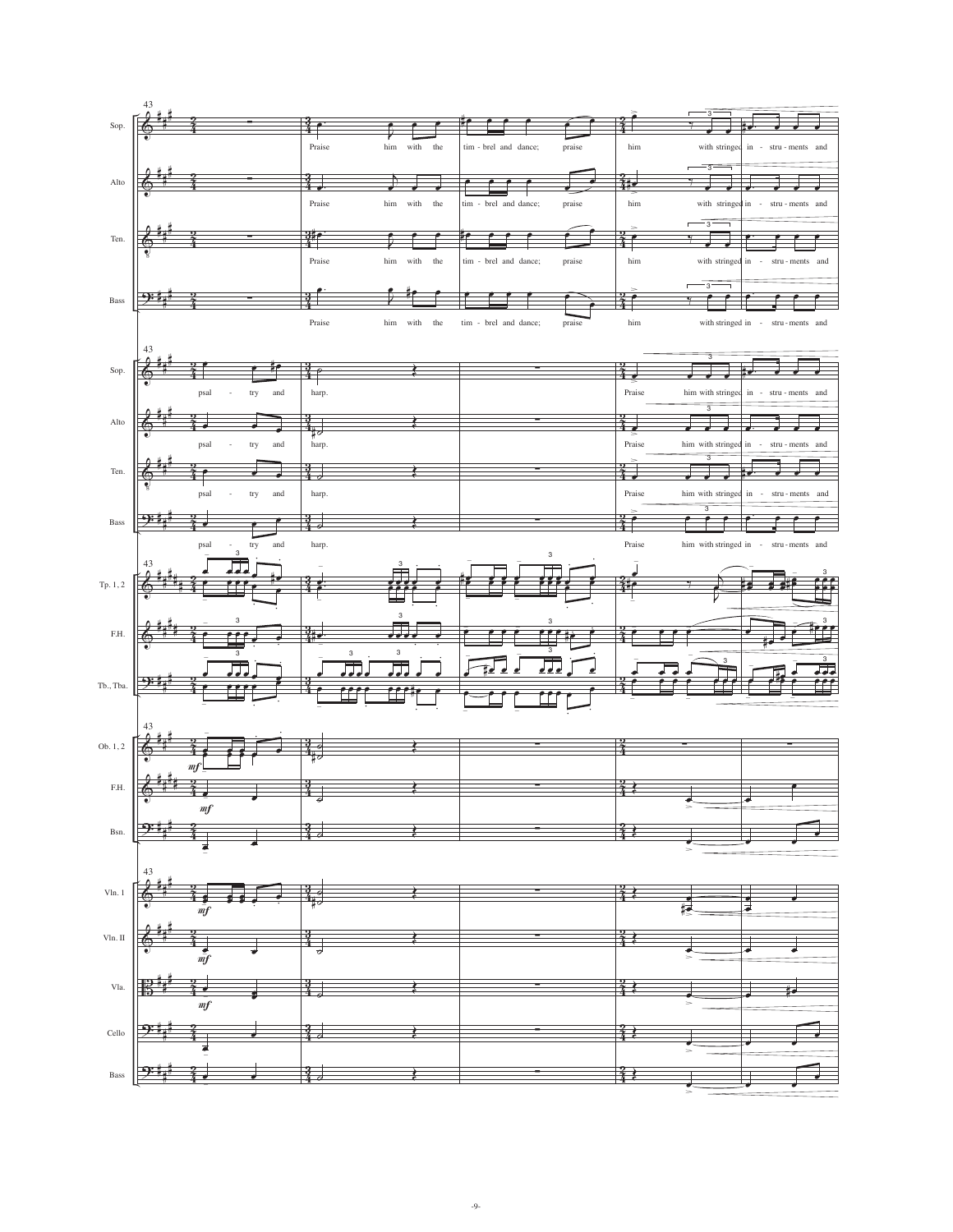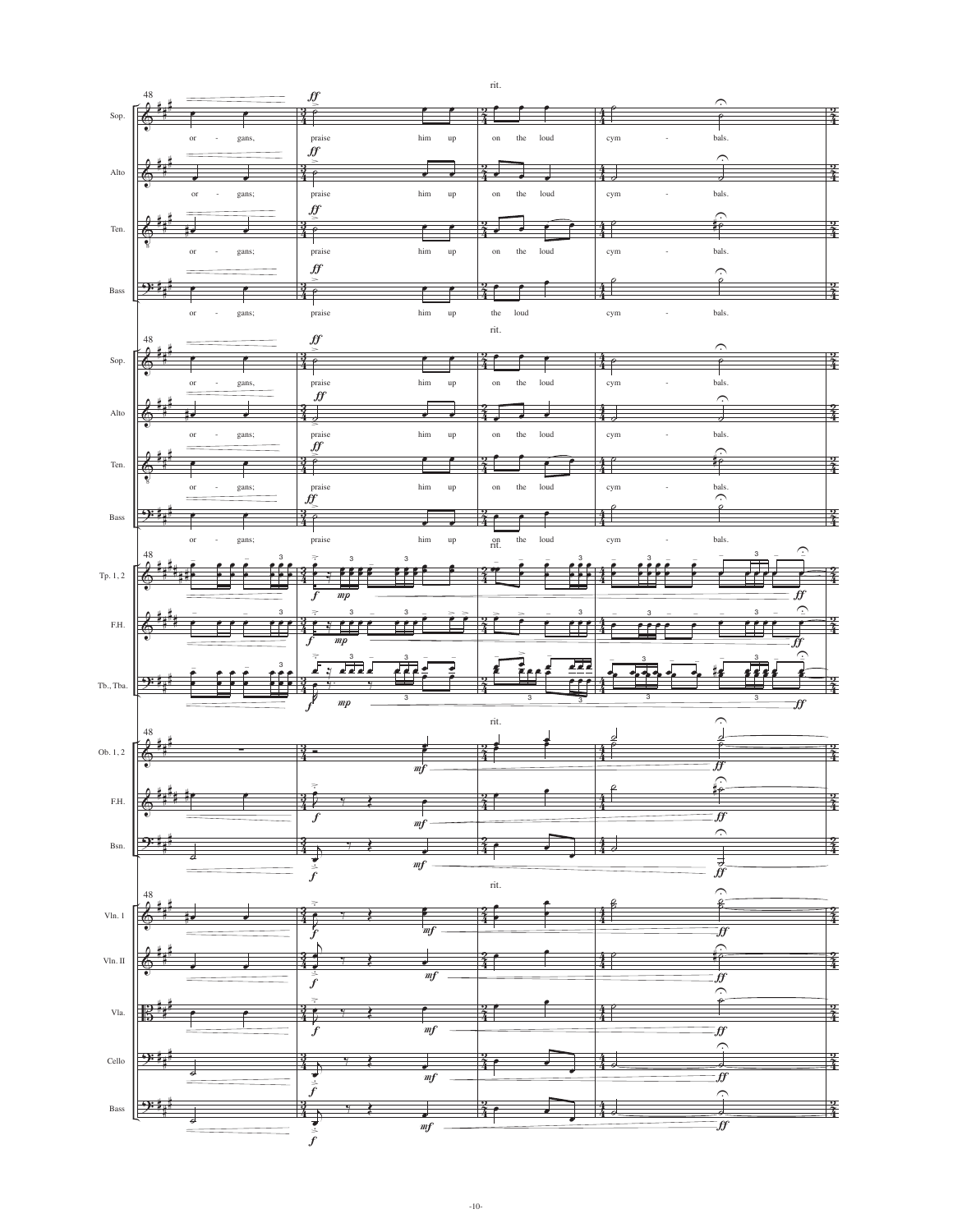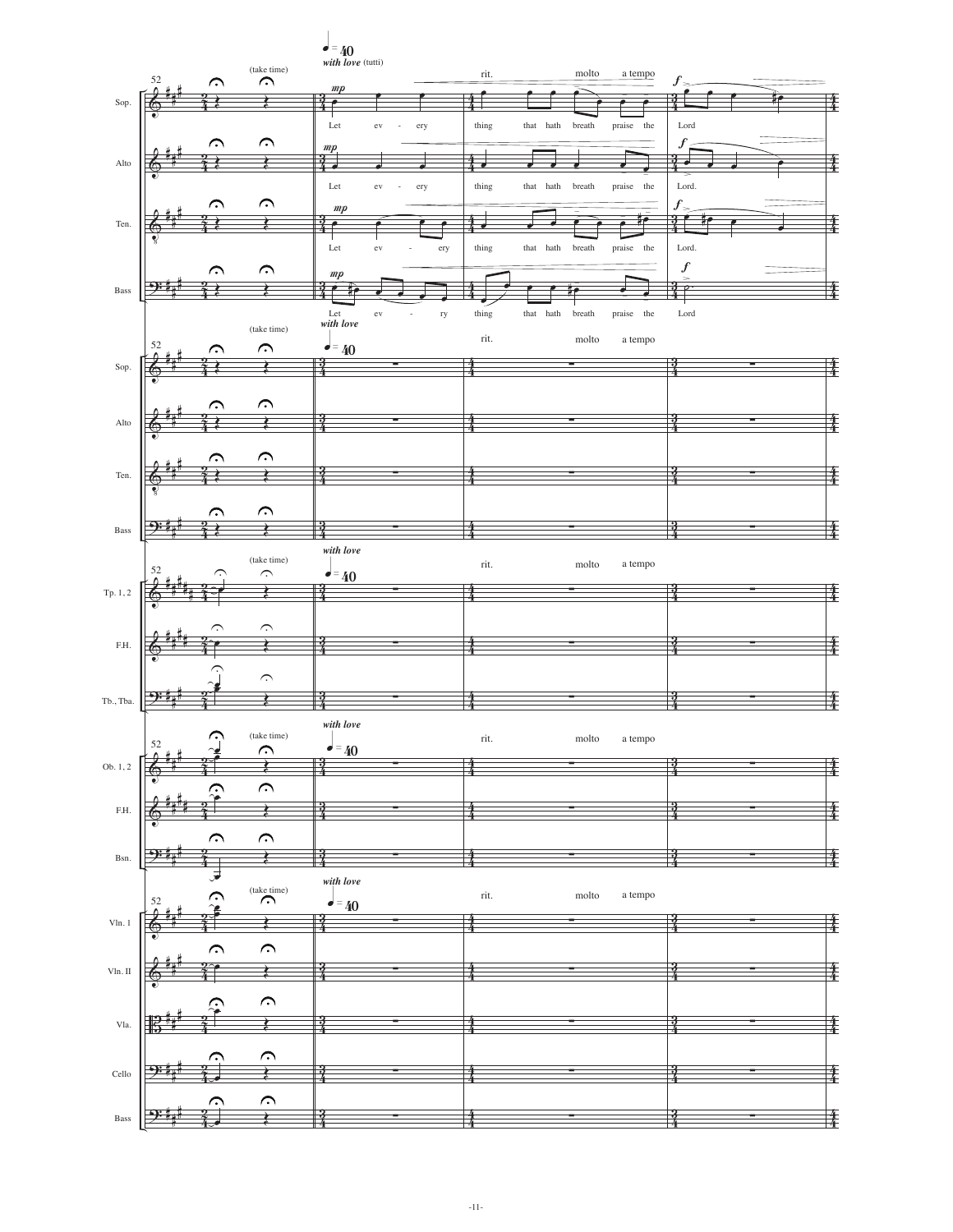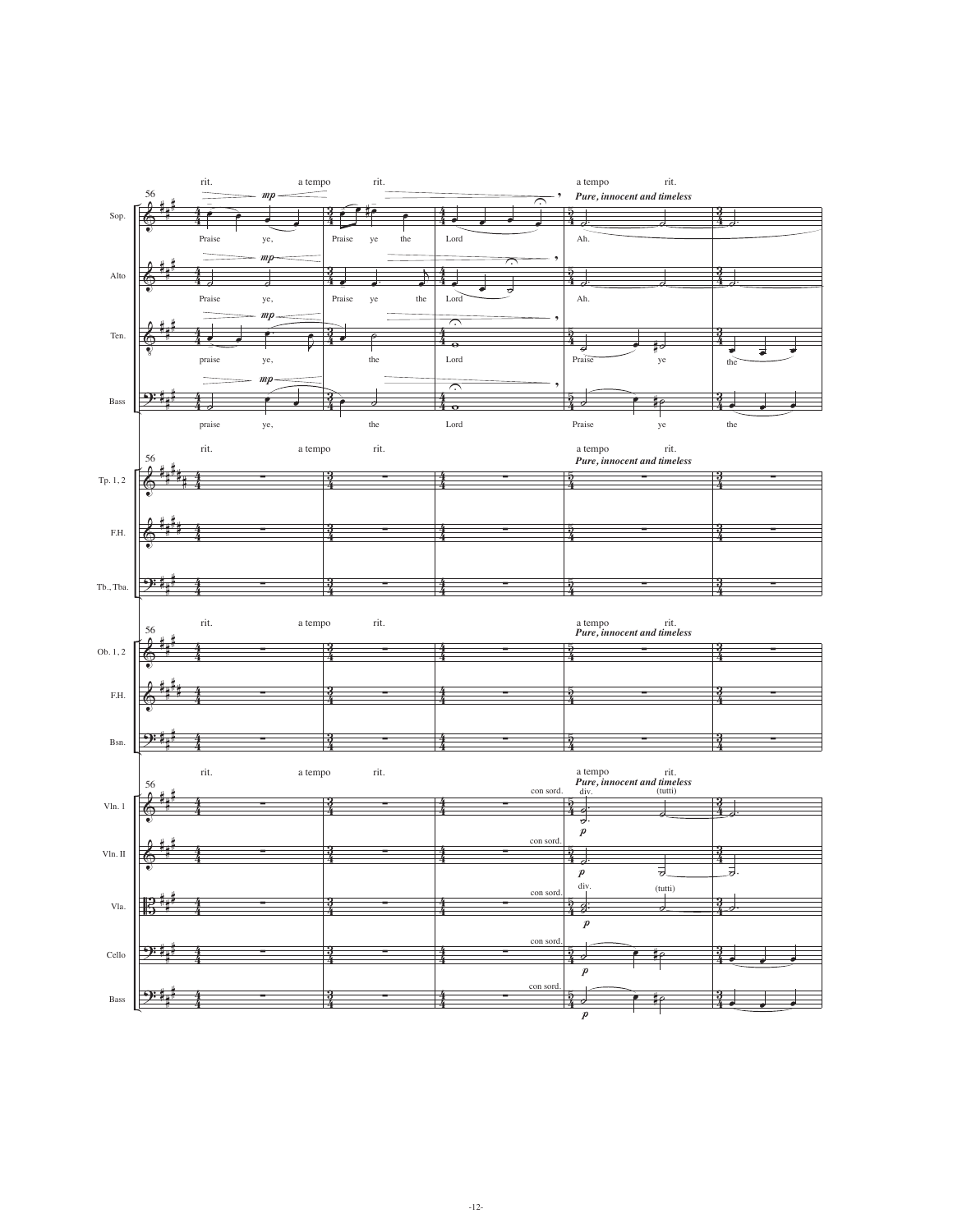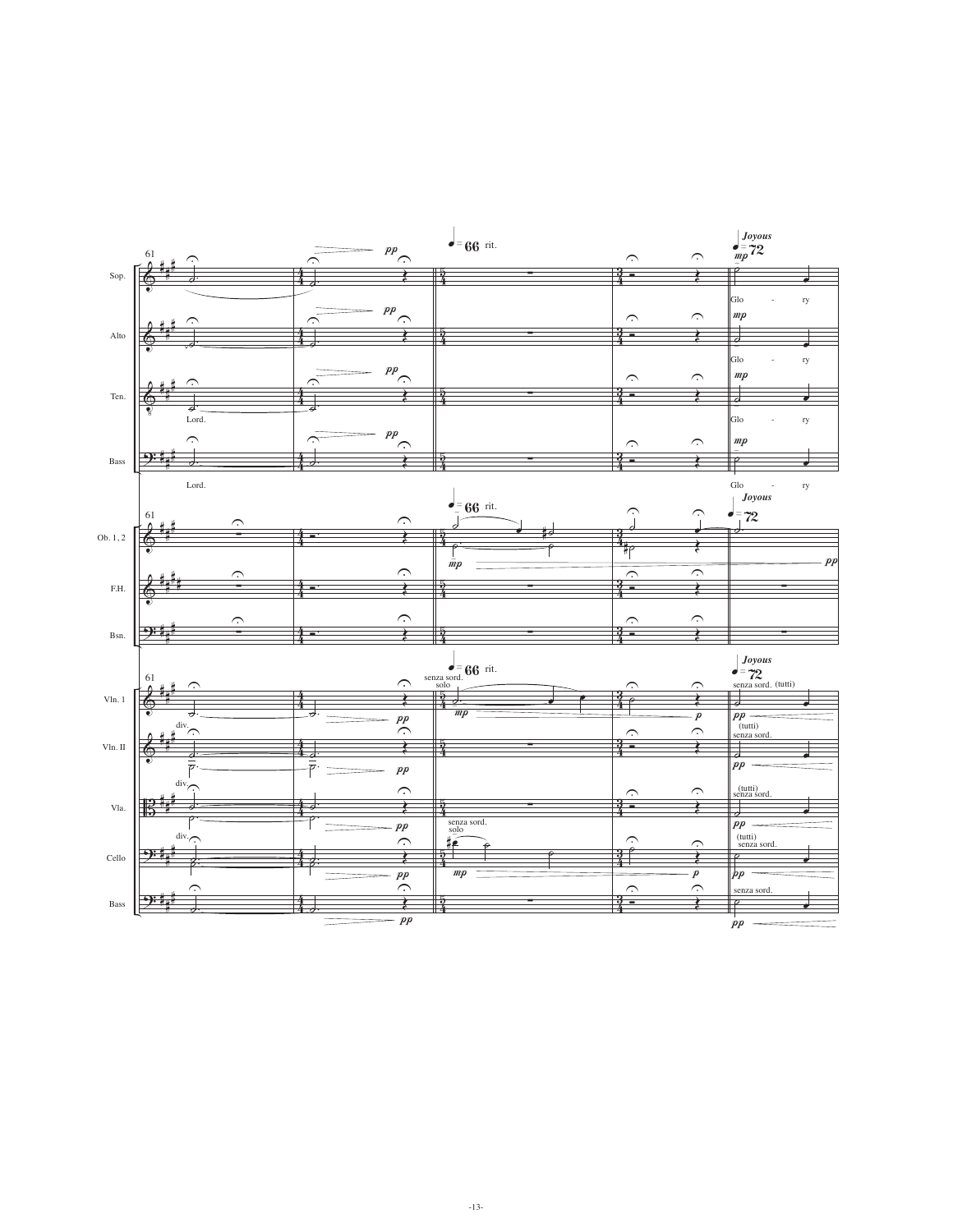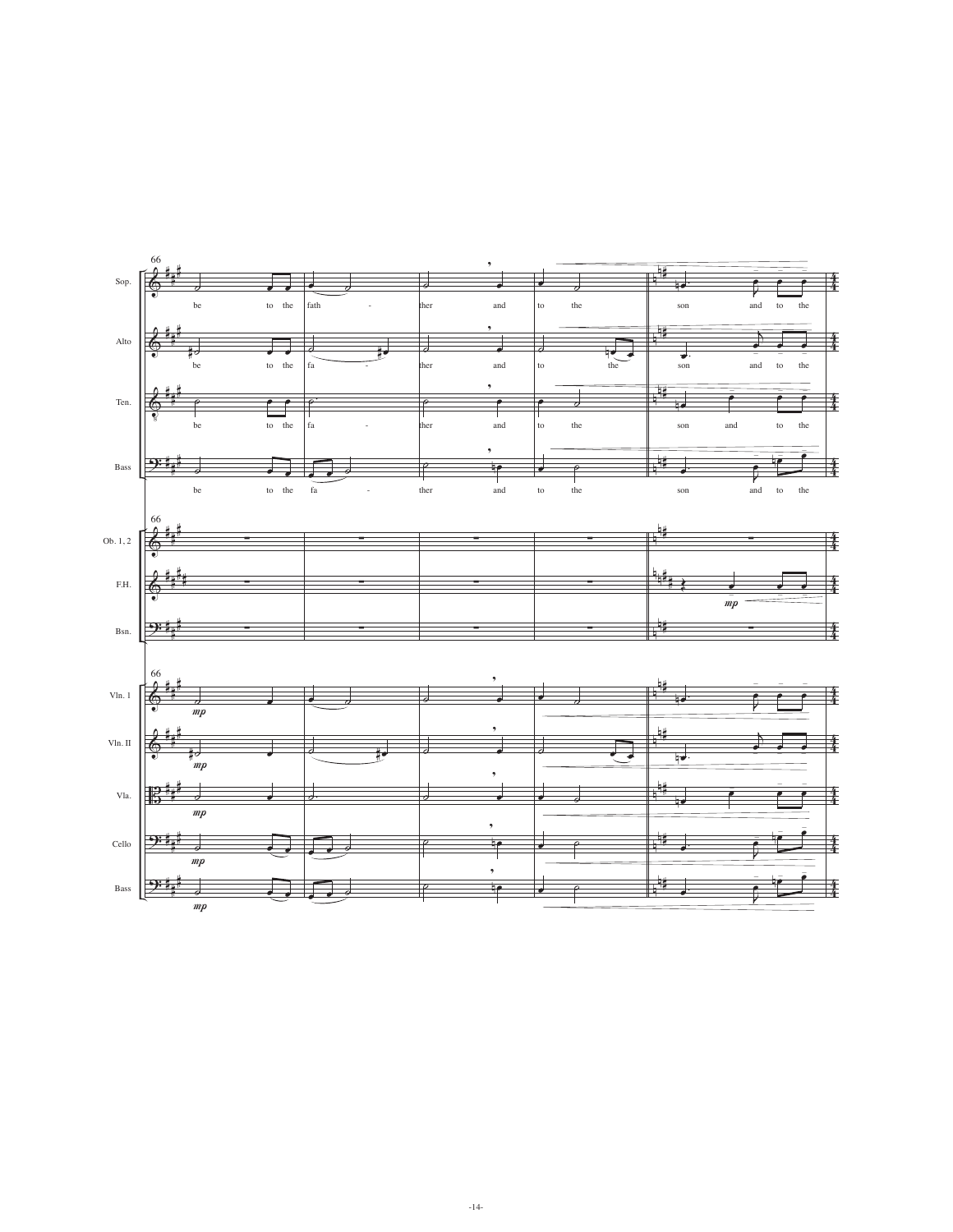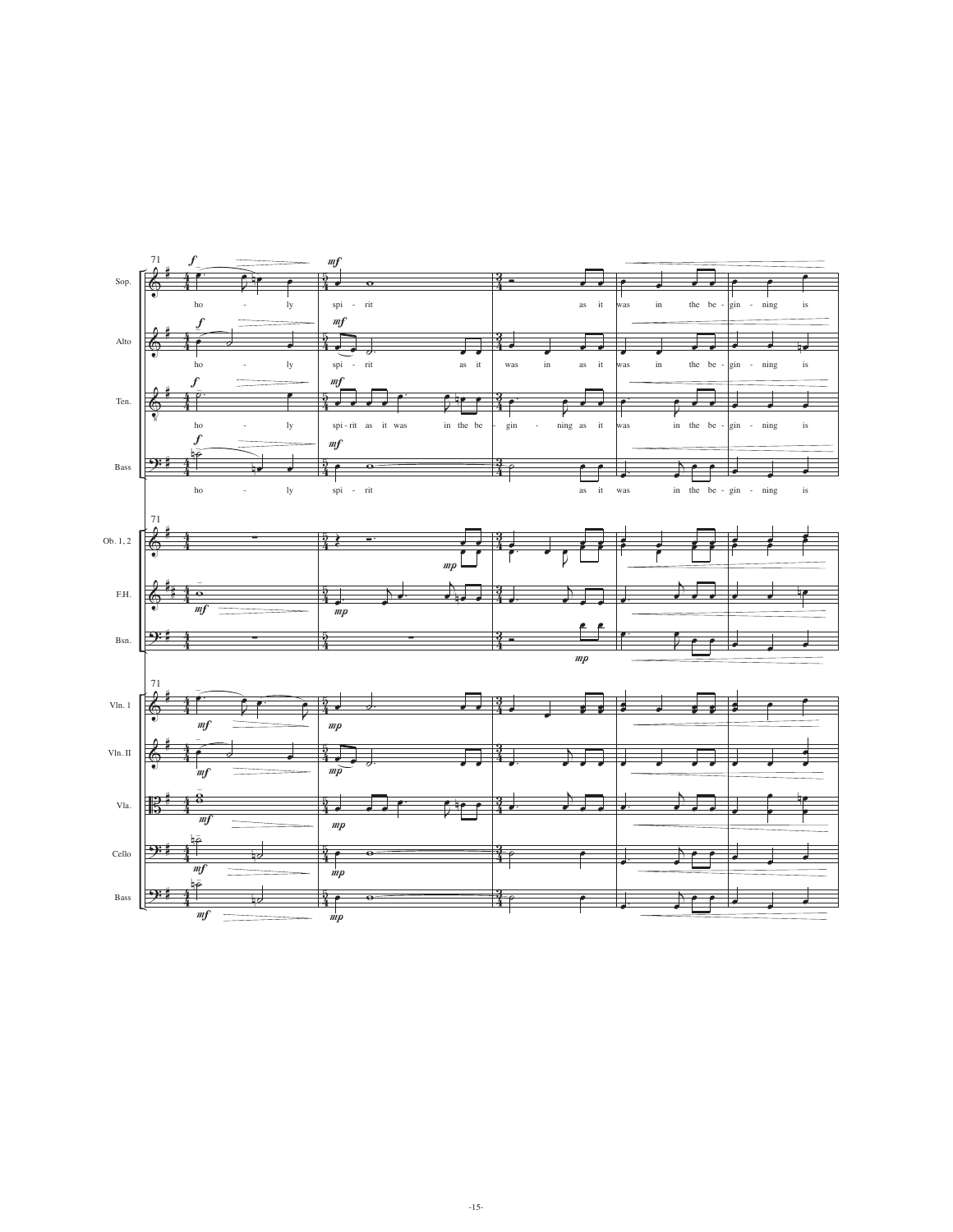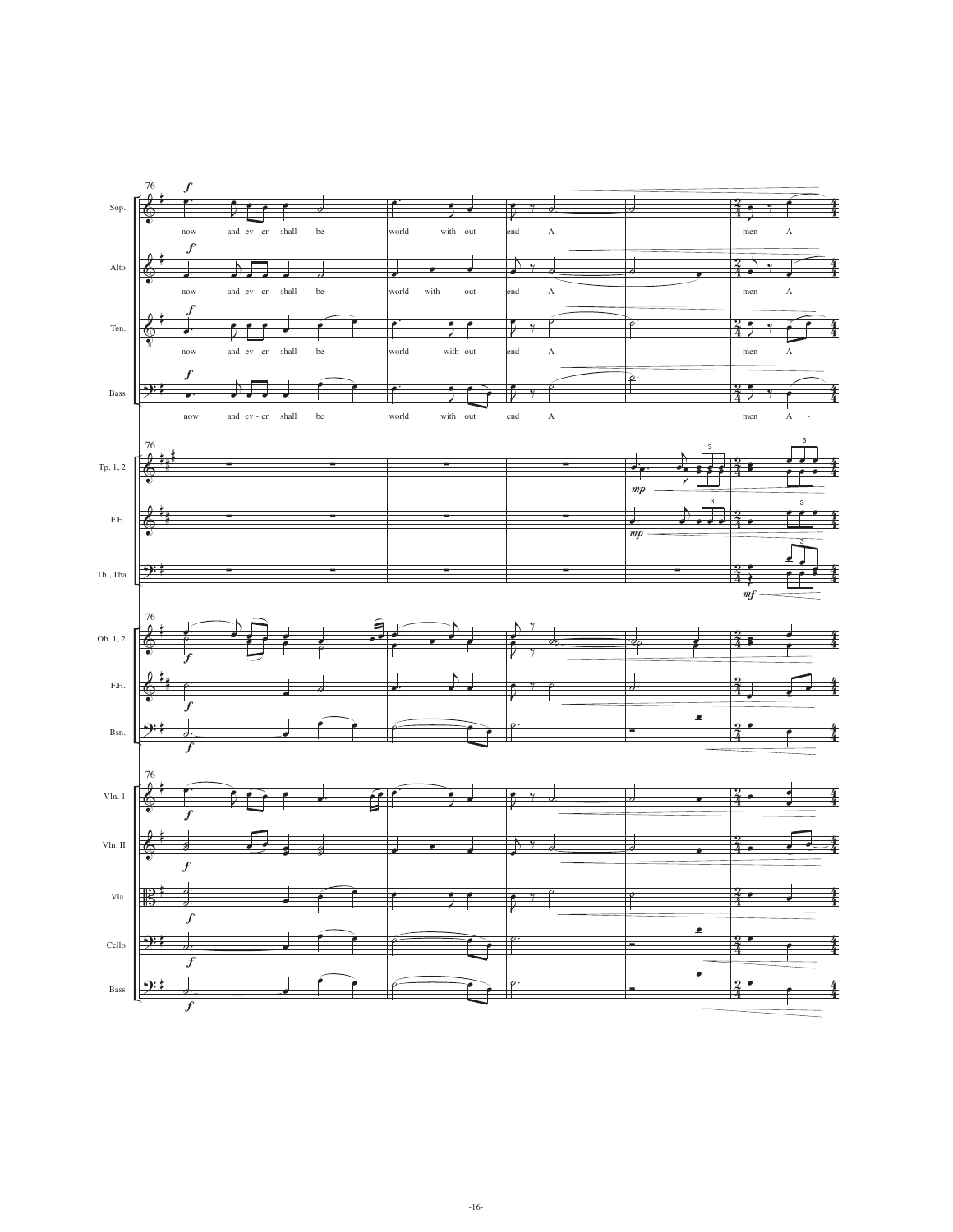